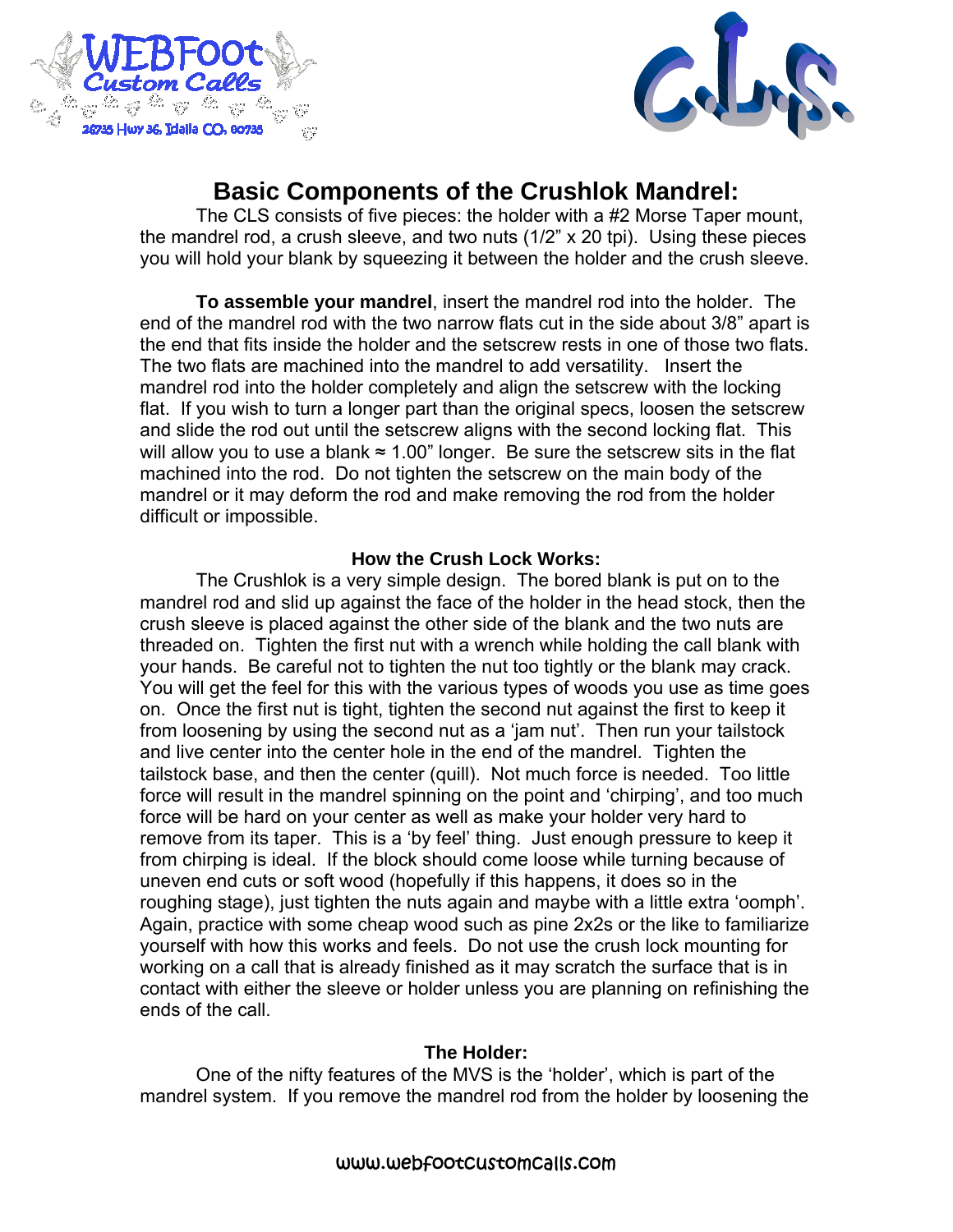setscrew, you have a centered 5/8" hole. So now you can turn your kegs down to the 5/8" diameter, remove the mandrel rod from the holder, insert your mandrel holder into the headstock, and then with a little fitting, slide your keg into the holder and turn the other end. Use masking tape wrapped around the 5/8" portion to create a friction fit inside the holder. Wrapping it in two places will help center the keg even more. Once you have it mounted in the holder, you can cut on it, sand, buff, wax etc. Ever dropped a keg and chipped the end? Now you can re-insert the keg in the holder and refinish the chipped portion. You can also drill your kegs with this holder. If you have a tailstock mounted drill chuck, just insert the drill bit in the chuck, put the keg in the holder, adjust the tailstock up to the end of the keg, lock it down, and feed the bit into the keg to your proper depth. Voila – a centered hole. Does the fun ever stop? True this method is not ideal as compared to a collet chuck setup, but it is less expensive. Another option is to purchase a collet chuck, and use the collet chuck as the mandrel holder. There are various collet chucks available and can add more versatility to your current setup.

#### **Recessed Cuts:**

 Recessed cuts are an available option for almost all of the WEBFoot mandrels. These additional cuts allow you to turn, sand, and finish the entire face of each end of the barrel. Using a narrow tool, you can actually access and turn from the bore of the barrel to the outside without removing it from the mandrel. Typical use of the recessed cuts is to add a small chamfer to the keg end of the barrel to ease insertion of the keg if using o-rings and to add 'bellmouth' to the mouthpiece of the barrel. Recessed cuts also make it easier to sand and finish areas that are otherwise inaccessible with other mandrels.

#### **Some things to keep in mind:**

Coating the mandrel with oil or wax is not recommend as it may have a negative effect on the holding abilities of the mandrel, particularly in the area of the center section of the mandrel or Holder Face.

Though drill bits are the same size, each cuts in its own way, so you might find that the blank is too tight on the mandrel and the harder it goes on, the harder it comes off. There are a few things you can do to deal with this. One is to sand the bore until it slides on with little resistance (again this is 'by feel'). Try a different bit or run the same bit through it a few more times to clean up any burrs. Another option is to purchase a chucking reamer to true the bore. Not only will you have a more accurate hole, but also a better surface finish to work with. You can also, if you so desire, take a metal file or emery cloth to the entire surface of the mandrel while it is running at a medium speed and reduce the OD of the mandrel by a few thousandths, though this is very hard to do accurately. Lastly, you can send the mandrel and a call blank back to WEBFoot and we will fit the mandrel to the blank (shipping charges may apply).